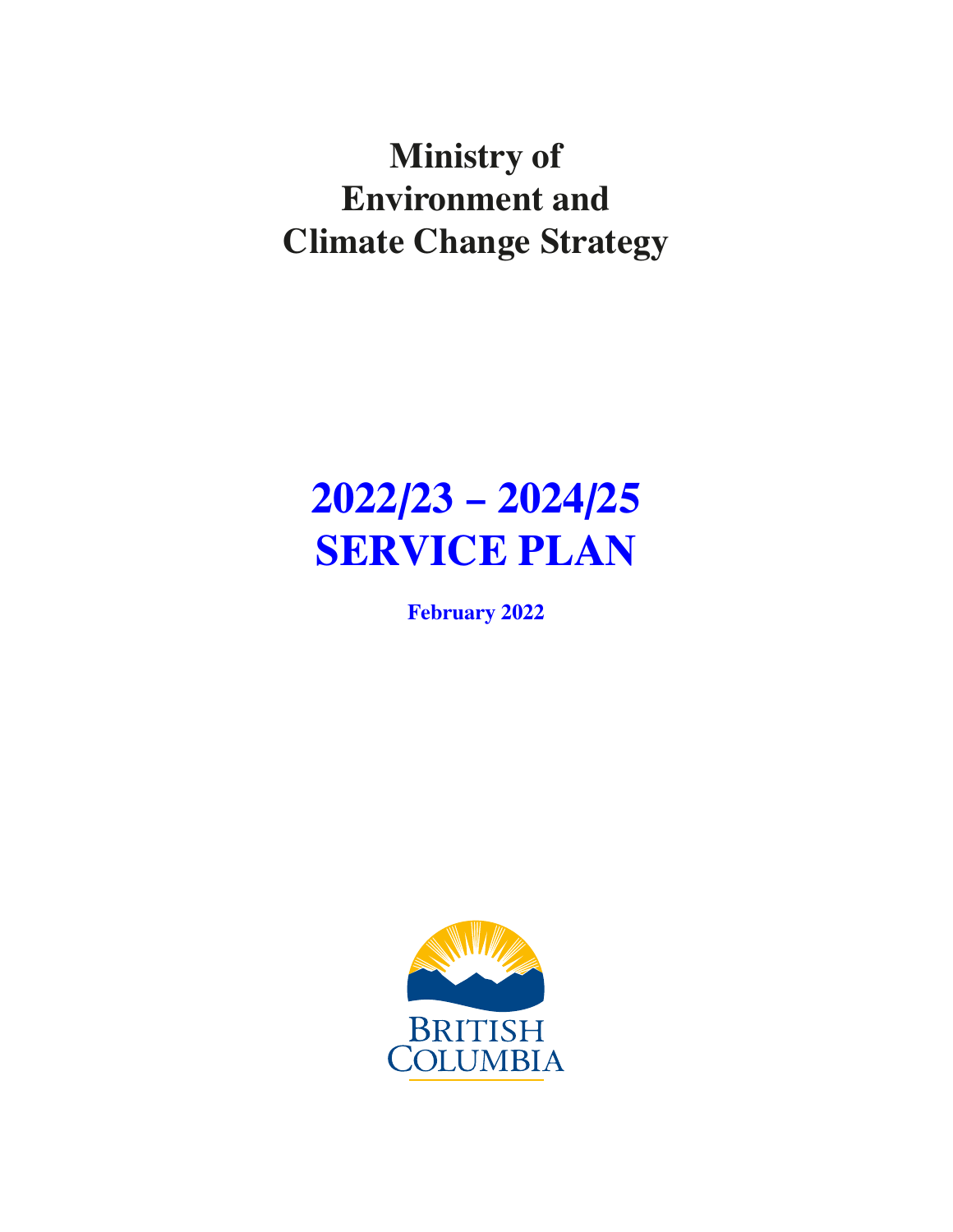For more information on the Ministry of Environment and Climate Change Strategy contact:

PO BOX 9335 STN PROV GOVT VICTORIA, B.C. V8W 9M1

1-800-663-7867

Or visit our website at

[www.gov.bc.ca/env](http://www.gov.bc.ca/env)

Published by the Ministry of Environment and Climate Change Strategy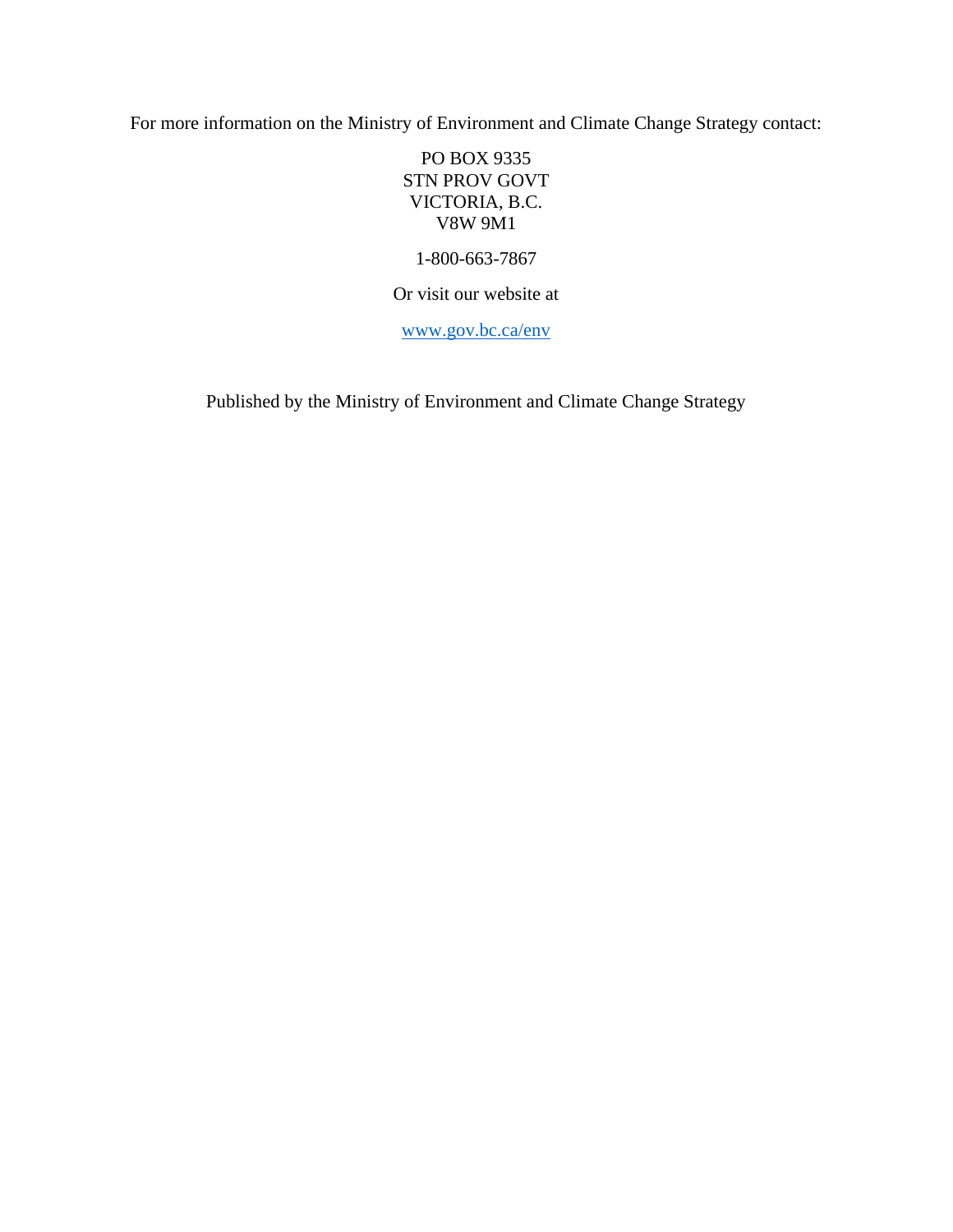### <span id="page-2-0"></span>**Minister's Accountability Statement**



The *Ministry of Environment and Climate Change Strategy 2022/23 – 2024/25 Service Plan* was prepared under my direction in accordance with the *Budget Transparency and Accountability Act*. I am accountable for the basis on which the plan has been prepared.

Honourable George Heyman Minister of Environment and Climate Change Strategy and Minister responsible for TransLink February 4, 2022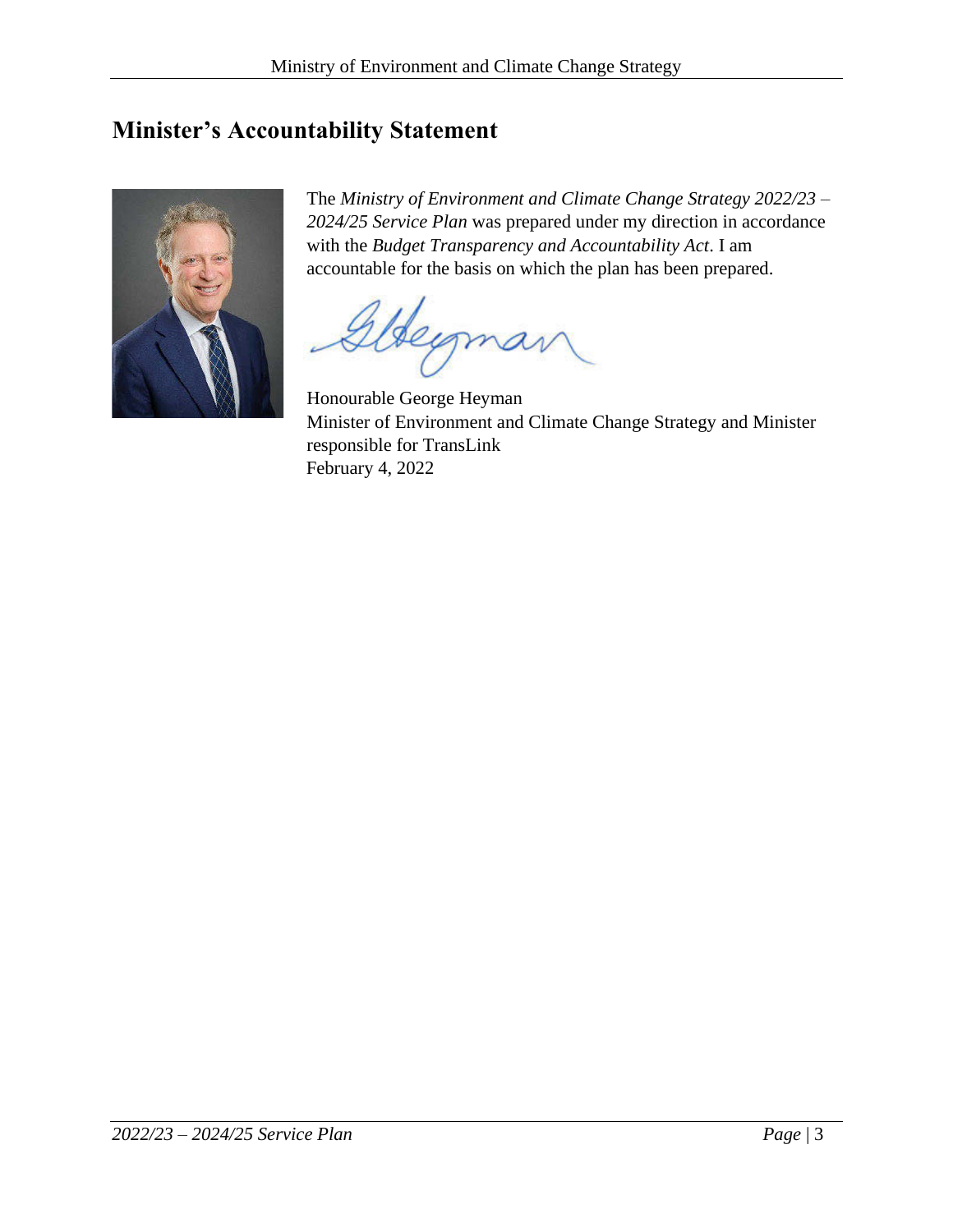# **Table of Contents**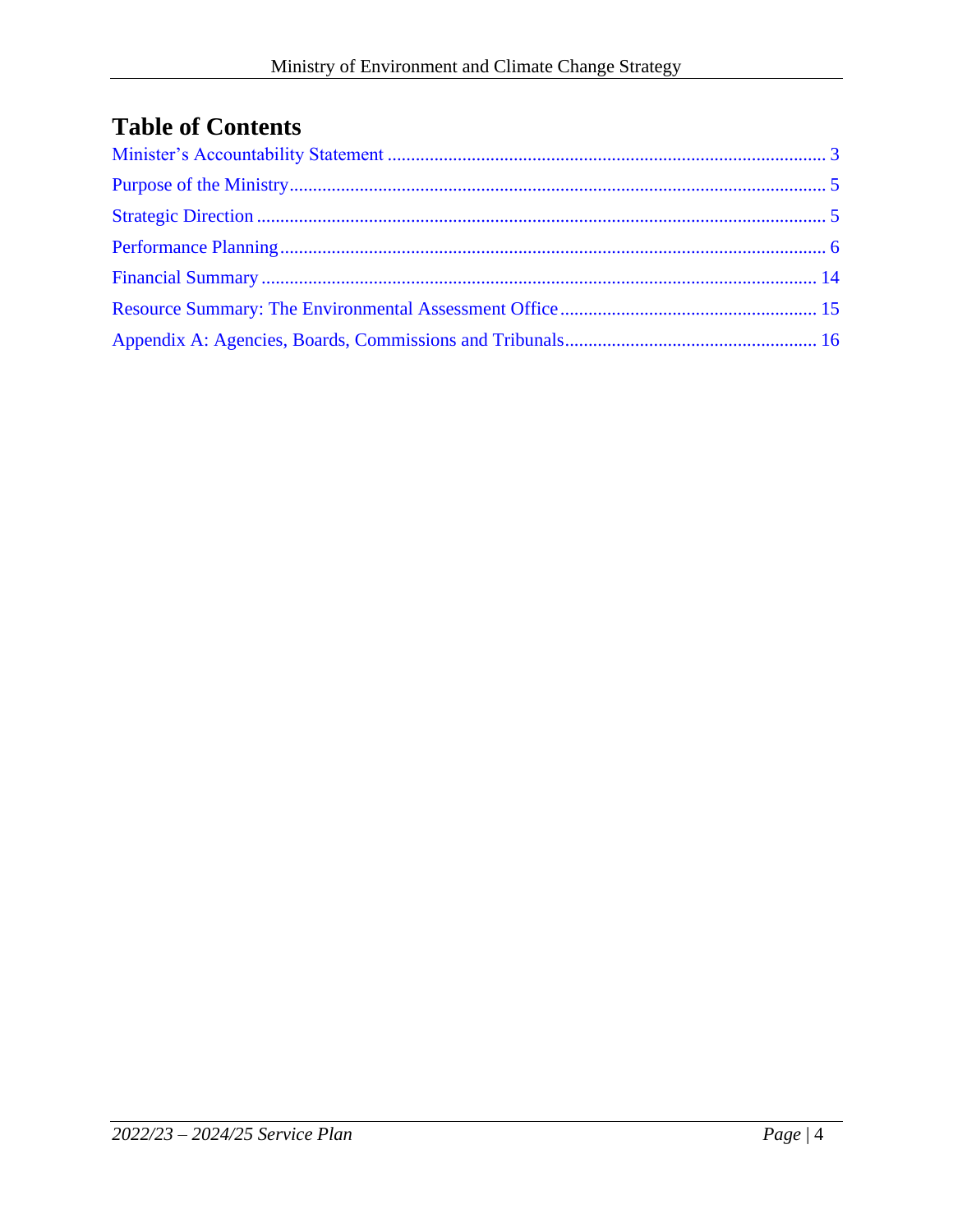# <span id="page-4-0"></span>**Purpose of the Ministry**

The [Ministry of Environment and Climate Change Strategy](https://www2.gov.bc.ca/gov/content/governments/organizational-structure/ministries-organizations/ministries/environment-climate-change) is responsible for the protection, management and conservation of British Columbia's water, land, air and living resources. It administers the province's parks and protected areas and recreation sites and trails; monitors and enforces compliance with environmental laws and regulations; manages discharges to the environment from human activities; and protects B.C.'s biodiversity, ecosystems, native species and natural habitats in parks and protected areas. It acquires, manages, and analyzes environmental and climate data to provide a robust platform for decision-making across the province. It mitigates and manages the risks and consequences from climate change, including developing plans to meet carbon pollution reduction targets; responds to the impacts of climate change; and oversees provincial environmental assessment through the [Environmental](https://www2.gov.bc.ca/gov/content/environment/natural-resource-stewardship/environmental-assessments)  [Assessment Office.](https://www2.gov.bc.ca/gov/content/environment/natural-resource-stewardship/environmental-assessments) The ministry delivers services directly through staff based in regional offices across the province, as well as through partnerships and agreements with Indigenous peoples, local governments, the federal government, and stakeholder groups.

The Ministry of Environment and Climate Change Strategy delivers its mandate through several key pieces of environmental legislation including the *Environmental Management Act*, the *Integrated Pest Management Act*, the *Park Act*, the *Greenhouse Gas Industrial Reporting and Control Act*, the *Climate Change Accountability Act* and the *Environmental Assessment Act*. A full list of provincial legislation can be found at [BC Laws.](https://www.bclaws.gov.bc.ca/) Minister Heyman is also the Minister responsible for [TransLink.](https://www.translink.ca/about-us)

# <span id="page-4-1"></span>**Strategic Direction**

In 2022/2023, the Government of British Columbia will continue its whole-of-government response to the COVID-19 pandemic with a focus on protecting the health, social and economic well-being of British Columbians. Building on our economic, environmental, and social strengths while looking to seize opportunities to improve outcomes for all British Columbians will be an important aspect of each ministry's work as we respond to COVID-19 and recover from devastating floods and wildfires. The policies, programs and projects developed over the course of this service plan period will align with the five foundational principles established by Government in 2020: putting people first; working toward lasting and meaningful reconciliation; supporting equity and anti-racism; ensuring a better future through fighting climate change and meeting our greenhouse gas reduction targets; and supporting a strong, sustainable economy that works for everyone.

This 2022/23 service plan outlines how the Ministry of Environment and Climate Change Strategy will support the government's priorities including the foundational principles listed above and selected action items identified in the [November 2020 Minister's Mandate Letter.](https://www2.gov.bc.ca/assets/gov/government/ministries-organizations/premier-cabinet-mlas/minister-letter/heyman_mandate_2020.pdf)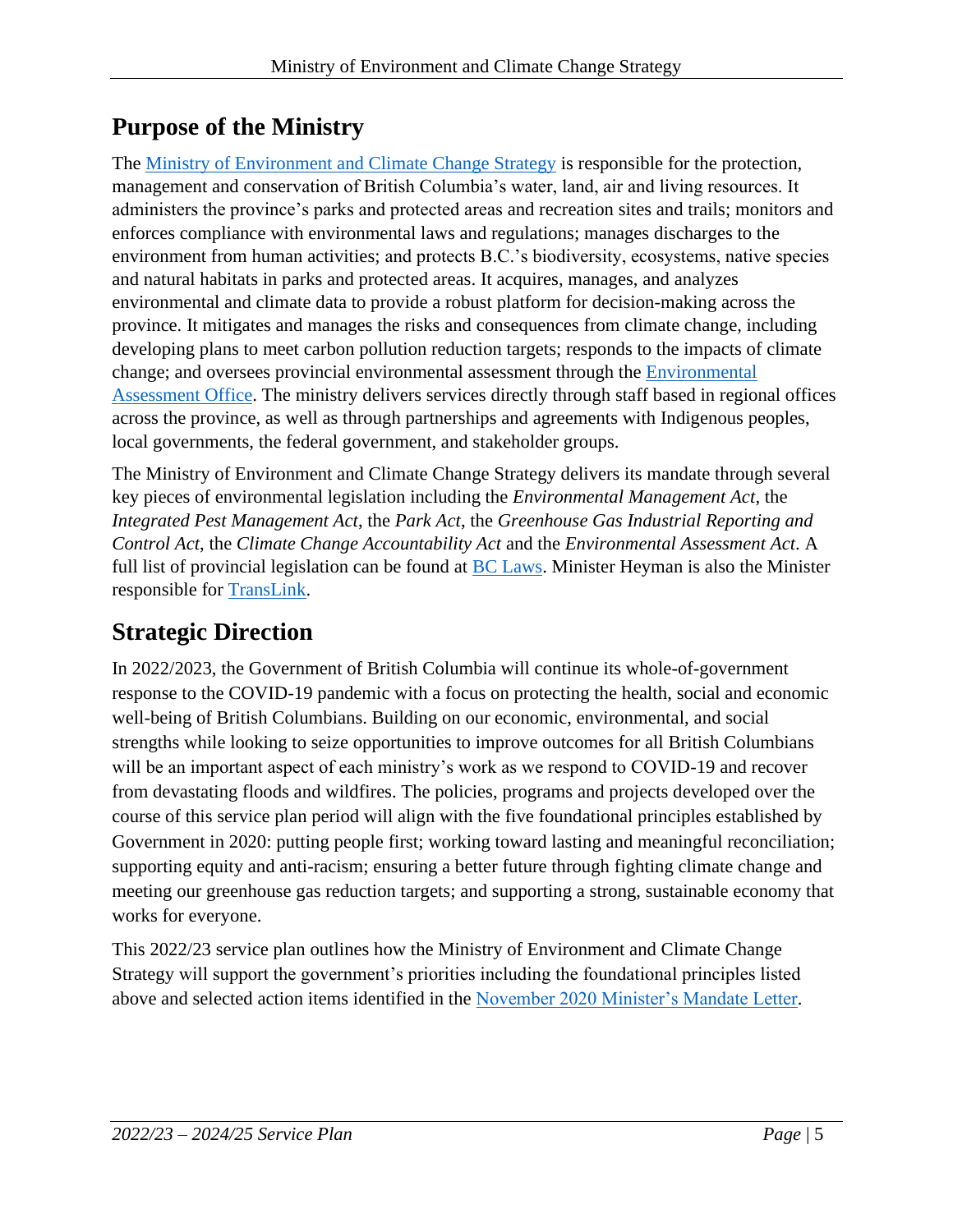# <span id="page-5-0"></span>**Performance Planning**

#### **Goal 1: Effective protection and conservation of the environment**

The ministry works to protect the environment by managing risks to B.C.'s water, land, and air. It does this by setting robust regulatory requirements, verifying compliance and taking enforcement action where required, and evaluating environmental quality through air and water monitoring and assessment. It also promotes shared environmental stewardship and collaborative partnerships with Indigenous peoples.

Recognizing that the relationship to land and resources underpins the spiritual, social, cultural, economic and political nature of Indigenous nations, the ministry seeks to engage and partner with Indigenous nations in advancing the protection, management and conservation of natural resources. The ministry also seeks opportunities to continually improve the systems that govern natural resource decision-making and sustainable use of B.C.'s natural capital.

#### **Objective 1.1: Clean and safe water, land and air**

#### **Key Strategies**

- Implement the CleanBC [Plastics Action Plan](https://cleanbc.gov.bc.ca/app/uploads/sites/436/2019/08/CleanBC_PlasticsActionPlan_ConsultationPaper_07252019_B.pdf) including province-wide phase-out of single-use plastics.
- Reduce municipal solid waste through regional solid waste management plans, promotion of organics recycling and food and plastic waste prevention initiatives, and continuous improvement and expansion of extended producer responsibility programs.
- Continue development of a comprehensive provincial environmental emergency (spill response) framework, including new regulatory requirements, and deliver the annual Environmental Emergency Program Report to the Legislature.

| <b>Performance Measures</b>                                                           | 2015/16<br><b>Baseline</b> | 2021/22<br><b>Forecast</b> | 2022/23<br><b>Target</b> | 2023/24<br><b>Target</b> | 2024/25<br><b>Target</b> |  |  |
|---------------------------------------------------------------------------------------|----------------------------|----------------------------|--------------------------|--------------------------|--------------------------|--|--|
| 1.1a Per capita municipal solid<br>waste disposal (kg per person)                     | 497                        | 480                        | 460                      | 440                      | 420                      |  |  |
| 1.1b Per cent of population covered<br>by an organic waste disposal<br>restriction    | 64.3%                      | 75%                        | 80%                      | 80%                      | 80%                      |  |  |
|                                                                                       |                            | 2021/22<br><b>Baseline</b> | 2022/23<br><b>Target</b> | 2023/24<br><b>Target</b> | 2024/25<br><b>Target</b> |  |  |
| 1.1c Actions <sup>1</sup> implemented to support the phase out of single-use plastics |                            |                            |                          |                          |                          |  |  |
| Provincial actions                                                                    |                            | $\Omega$                   | 5                        | 6                        | 10                       |  |  |
| Local government actions                                                              |                            | 23                         | 30                       | 35                       | 40                       |  |  |

Data source: Ministry of Environment and Climate Change Strategy, manually compiled.

<sup>1</sup>An action is defined as a single policy/regulation/bylaw addressing a single item or plastic type. For example, a ban on single-use plastic checkout bags and a ban on polystyrene foam take-out containers counts as two actions. A strategy to phase out single-use plastics consists of several necessary actions.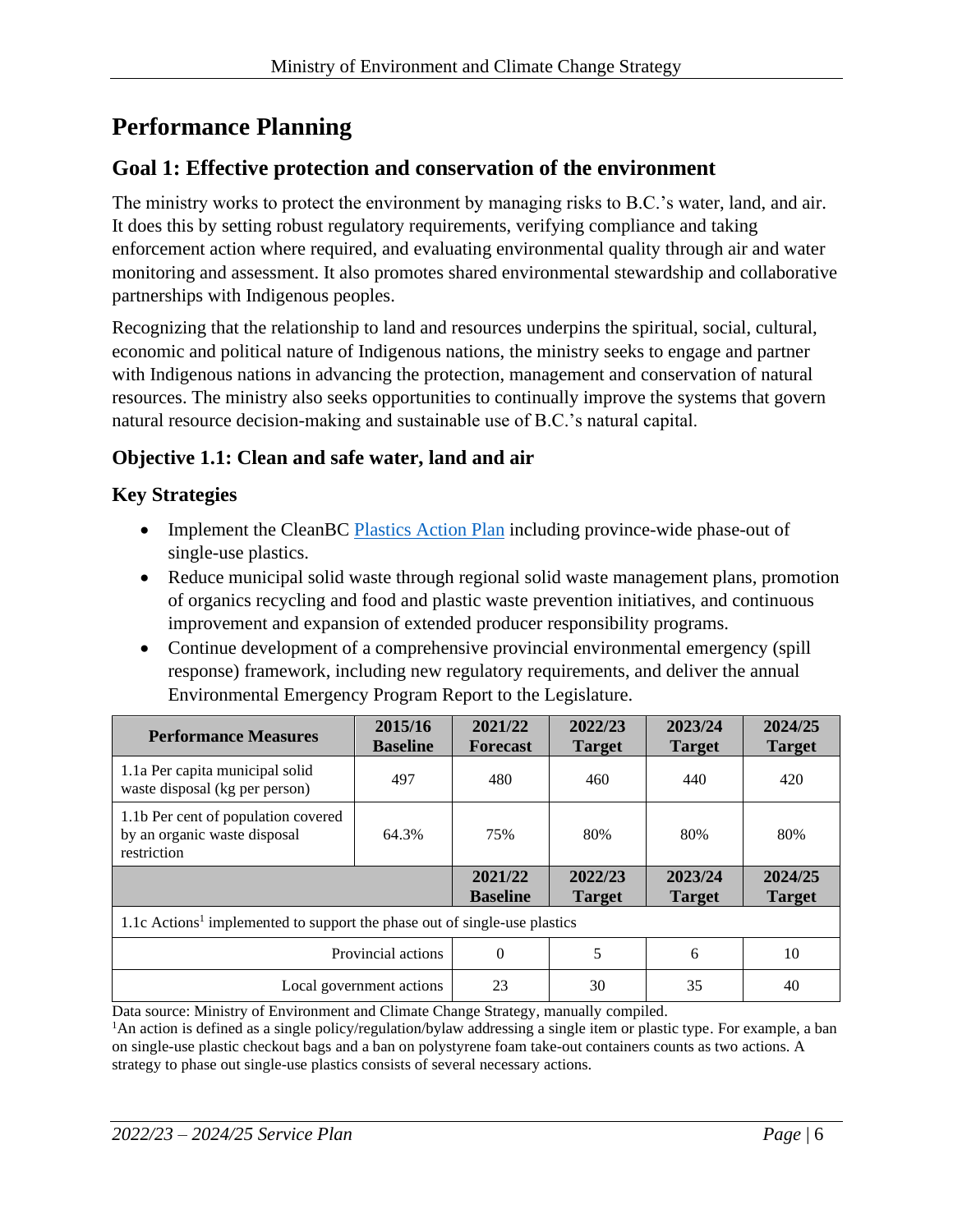#### **Linking Performance Measure to Objective**

Managing municipal solid waste minimizes environmental impacts by supporting sustainable land management practices, reducing plastic pollution, improving air and water quality and reducing greenhouse gas. Diverting organic waste from landfills contributes to reductions in greenhouse gas emissions and enables processing of organic matter into beneficial products such as nutrient-rich compost.

Phasing out single-use plastics will reduce waste, greenhouse gas emissions, and litter in communities, while encouraging greater use of sustainable reusable alternatives.

Actions from all levels of government that encourage waste prevention and support the phase-out of single-use plastics and the development of a circular economy contribute to attaining our long-term target of 350 kg solid waste disposal per person.

#### **Objective 1.2: Support healthy and diverse protected areas, native species and habitats**

#### **Key Strategies**

- Continue to work with other ministries and partners to protect species at risk and to protect B.C.'s biodiversity and old growth.
- Work with other ministries and neighbouring jurisdictions to support new strategies aimed at better protecting our shared wildlife and habitat corridors, including the [Together for Wildlife](https://www2.gov.bc.ca/gov/content/environment/plants-animals-ecosystems/wildlife/together-for-wildlife) Strategy.
- Manage parks and protected areas for ecological representation, biodiversity and landscape connectivity.
- Deliver human-wildlife conflict reduction education and outreach, which includes working with municipalities and partner agencies to help administer programs such as [Bear Smart](https://www2.gov.bc.ca/gov/content/environment/plants-animals-ecosystems/wildlife/human-wildlife-conflict/staying-safe-around-wildlife/bears/bear-smart) and [WildSafeBC.](https://wildsafebc.com/)
- Support other ministries to deliver a new provincial coastal marine strategy and to develop a wild salmon strategy.

#### **Discussion**

With the changes to its operations brought forth by the creation of the Ministry of Land, Water and Resource Stewardship, the Ministry of Environment and Climate Change Strategy has revised this objective and will be exploring a new performance measure that better reflects the work of this Ministry. As such, no performance measure has been included for this objective.

#### **Objective 1.3: Sustainable use of British Columbia's natural capital**

#### **Key Strategies**

• Ensure owners of large industrial projects are bonded moving forward so that they – not B.C. taxpayers – pay the full costs of environmental cleanup if their projects are abandoned.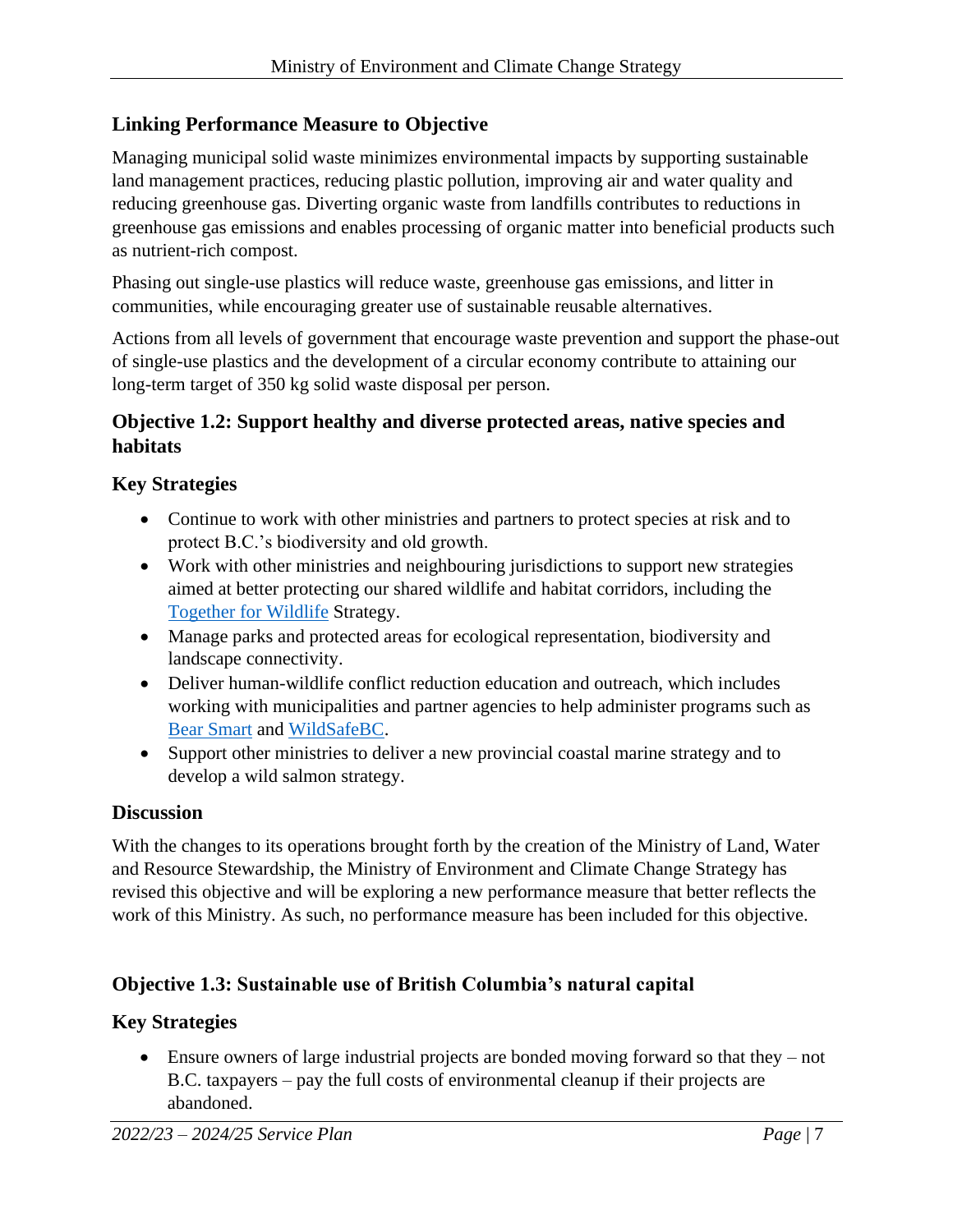- Guide work to create new camping opportunities, recreation sites, trails, and protected areas. Propose new funding to improve infrastructure, and ensure provincial parks and recreation sites remain accessible and affordable for British Columbians.
- Lead work with the Minister of Indigenous Relations and Reconciliation and the Ministry of Land, Water and Resource Stewardship to co-develop and implement recommendations to better reflect Indigenous peoples' history and cultures in provincial parks and protected areas as a component of BC Parks' broader efforts towards reconciliation.
- Finalize and implement changes to provincial rules for relocation of soil from commercial/industrial sites in order to provide greater ministry oversight and transparency of relocation and reuse of soil in the province.

| <b>Performance Measures</b>                                                                                                                 | 2014/15<br><b>Baseline</b> | 2021/22<br><b>Forecast</b> | 2022/23<br><b>Target</b> | 2023/24<br><b>Target</b> | 2024/25<br><b>Target</b> |
|---------------------------------------------------------------------------------------------------------------------------------------------|----------------------------|----------------------------|--------------------------|--------------------------|--------------------------|
| 1.3a Number of inspections<br>conducted under the <i>Environmental</i><br>Management Act and Integrated<br>Pest Management Act <sup>1</sup> | 711                        | 1,150                      | 1,200                    | 1,250                    | 1,250                    |
| 1.3b Number of completed<br>contaminated sites services<br>applications                                                                     | $256^2$                    | 350                        | 350                      | 350                      | 350                      |

Data source: Ministry of Environment and Climate Change Strategy, manually compiled.

<sup>1</sup>Inspections (in office reviews and on-site examinations) conducted under the *Environmental Management Act* and *Integrated Pest Management Act* and associated regulations.

<sup>2</sup>Although the performance measure for 1.3b is new this year, baseline data from 2014/15 is included for consistency with performance measure 1.3a.

#### **Linking Performance Measure to Objective**

Ministry staff conduct inspections under the *Environmental Management Act* and the *Integrated Pest Management Act* to determine compliance with regulatory requirements. Compliance inspections are integral to the ministry's responsibility for environmental regulatory oversight. The ministry continues to focus on high-risk sites and activities, but also strives to ensure that all regulated parties are inspected on a routine basis.

The streamlined review of contaminated sites services applications and, where appropriate, timely issuance of approvals, supports sustainable redevelopment of contaminated sites and provides community benefits through economic growth and environmental clean-up.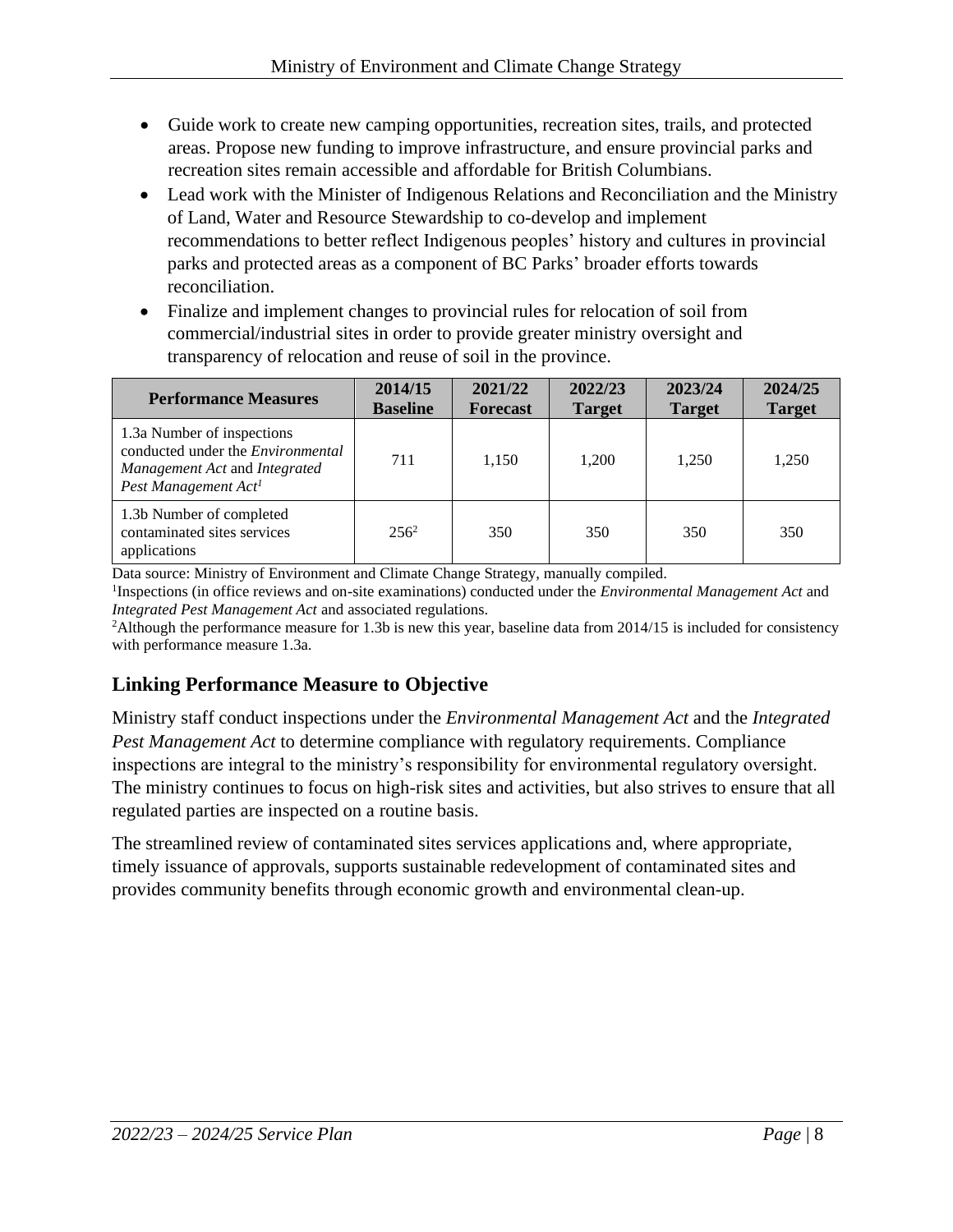#### **Goal 2: A sustainable, resilient low-carbon economy**

The ministry works to reduce carbon pollution while developing and implementing measures that will create clean and diverse economic growth. It also helps British Columbians prepare for a changing climate.

#### **Objective 2.1: Implement a climate action strategy that provides a pathway for B.C. to prosper economically while significantly reducing our carbon pollution**

#### **Key Strategies**

- Work closely with other ministries and the *Climate Solutions Council* to implement actions under [CleanBC](https://www2.gov.bc.ca/assets/gov/environment/climate-change/action/cleanbc/cleanbc_2018-bc-climate-strategy.pdf) to meet the greenhouse gas (GHG) emission reduction targets legislated under the *Climate Change Accountability Act* by:
	- Implementing the [CleanBC Roadmap to 2030](https://www2.gov.bc.ca/assets/gov/environment/climate-change/action/cleanbc/cleanbc_roadmap_2030.pdf) to achieve the 2030 GHG target and put the province on the path towards a net zero target by 2050; and
	- Publishing annual accountability reports as required under the *Climate Change Accountability Act*.
- Work with the Ministry of Finance to continue annual increases to the carbon tax until it reaches \$50 t/CO2e in 2022, and to plan for carbon pricing mechanisms that meet or exceed federal requirements post 2022.
- Redesign CleanBC's [Program for Industry](https://www2.gov.bc.ca/gov/content/environment/climate-change/industry) to align with new federal carbon pricing rules while continuing to promote a competitive business environment and significant GHG reductions.
- Implement a new Local Government Climate Action Program to support climate and resiliency goals.
- Establish requirements for new large industrial facilities to work with government to demonstrate how they fit within B.C.'s 2030 and 2040 legislated targets and submit plans to achieve net-zero emissions by 2050. Establish policies that will reduce methane emissions from the oil and gas sector by 75% by 2030 (as compared to 2014) and ensure oil and gas emissions are reduced in line with sectoral targets.

| <b>Performance Measures</b>                                                                               | 2020/21<br><b>Baseline</b>                                          | 2021/22<br><b>Forecast</b>                                          | 2022/23<br><b>Target</b>                              | 2023/24<br><b>Target</b>                              | 2024/25<br><b>Target</b>                               |
|-----------------------------------------------------------------------------------------------------------|---------------------------------------------------------------------|---------------------------------------------------------------------|-------------------------------------------------------|-------------------------------------------------------|--------------------------------------------------------|
| 2.1a B.C.'s annual GHG emissions<br>as compared to 2007 levels (goal of<br>40% below 2007 levels by 2030) | 2019<br>emissions<br>are $2%$<br>above 2007<br>levels               | 2020<br>emissions<br>are $1\%$<br>below 2007<br>levels              | 2021<br>emissions<br>are $4%$<br>below 2007<br>levels | 2022<br>emissions<br>are $7%$<br>below 2007<br>levels | 2023<br>emissions<br>are $10%$<br>below 2007<br>levels |
| 2.1b Carbon intensity of B.C.'s<br>economy (net tonnes of $CO2e$ per<br>million dollars of GDP)           | 253 tonnes<br>CO <sub>2</sub> e <sub>per</sub><br>\$M GDP<br>(2019) | 239 tonnes<br>CO <sub>2</sub> e <sub>per</sub><br>\$M GDP<br>(2020) | 227 tonnes<br>$CO2e$ per<br><b>SM GDP</b><br>(2021)   | 214 tonnes<br>$CO2e$ per<br><b>SM GDP</b><br>(2022)   | 202 tonnes<br>$CO2e$ per<br><b>SM GDP</b><br>(2023)    |

Data Source: Ministry of Environment and Climate Change Strategy, based on emissions data from the [National](https://publications.gc.ca/site/eng/9.506002/publication.html)  [Inventory Report](https://publications.gc.ca/site/eng/9.506002/publication.html) and GDP data from the B.C. [Government.](https://www2.gov.bc.ca/gov/content/data/statistics/economy/bc-economic-accounts-gdp)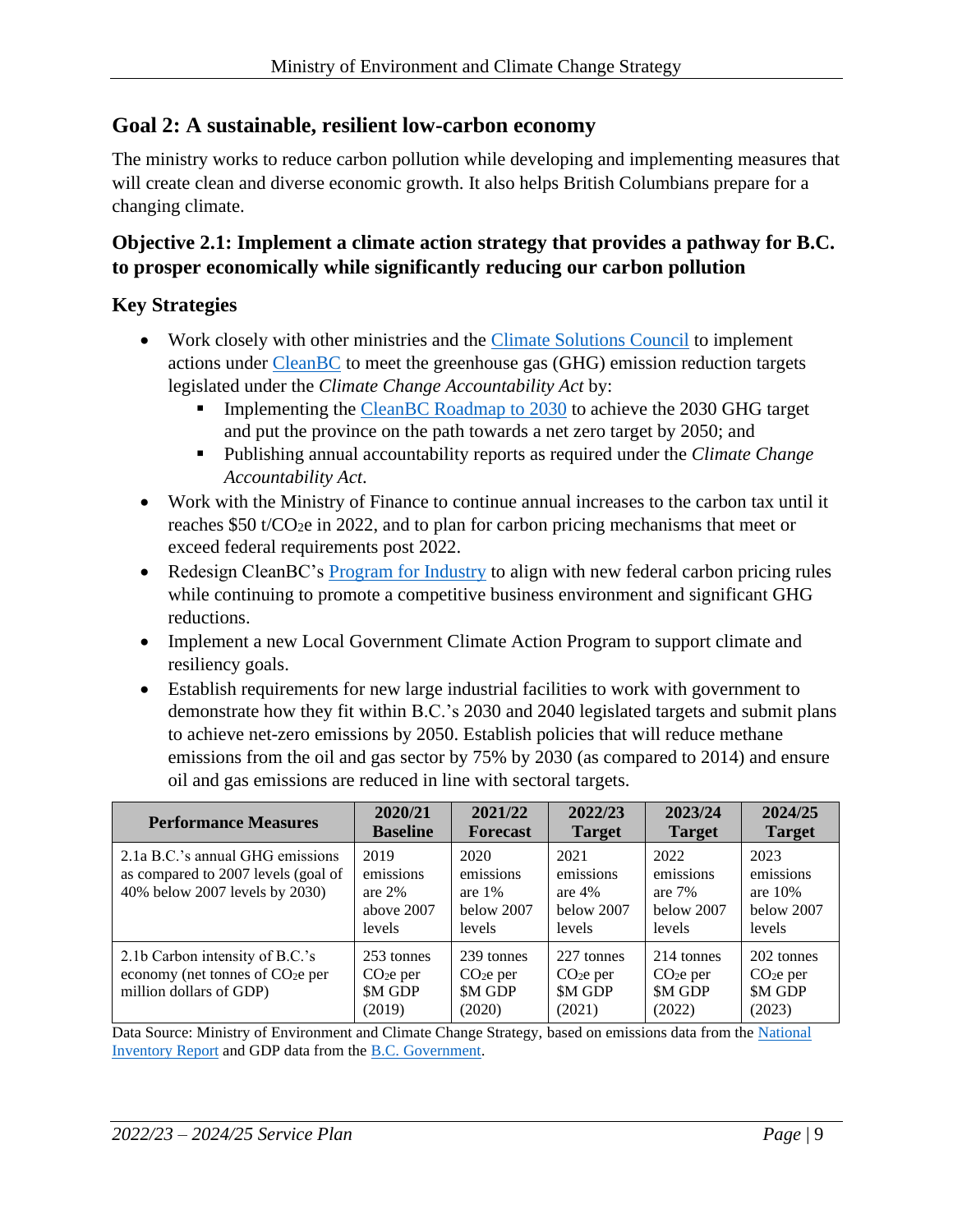#### **Linking Performance Measure to Objective**

British Columbia has set ambitious but necessary targets in law to reduce GHG emissions to 40% below 2007 levels by 2030, 60% by 2040 and 80% by 2050. In December 2018, the ministry launched the CleanBC plan with a series of actions to reduce emissions and transition to a low-carbon economy. In October 2021, the [CleanBC Roadmap to 2030](https://www2.gov.bc.ca/assets/gov/environment/climate-change/action/cleanbc/cleanbc_roadmap_2030.pdf) was released, which builds on the previous plan with significant new and expanded actions that will accelerate emissions reductions to reach climate and clean economy goals.

This performance measure includes two inter-related metrics to ensure that GHG reductions are occurring and that the carbon intensity of B.C.'s economy is decreasing. These metrics are: 1) the most recent year's progress towards B.C.'s 2030 GHG target; 2) B.C.'s net GHG emissions per million dollars of gross domestic product  $(GDP)^1$ . These metrics demonstrate that achieving a low carbon economy requires both low emissions and a robust economy.

#### **Discussion**

B.C.'s GHG emissions reporting is based on the [National Inventory Report](https://publications.gc.ca/site/eng/9.506002/publication.html) from Environment and Climate Change Canada. Due to the necessary 16-24 month period to collect, verify and review the data from the federal government, the targets for this performance measure look at data from approximately two years behind the current year. The latest GHG data for British Columbia is for 2019, published in the 2021 Climate Change [Accountability Report.](https://www2.gov.bc.ca/assets/gov/environment/climate-change/action/cleanbc/2021_climate_change_accountability_report.pdf)

Implementation of CleanBC Roadmap to 2030 policies has not yet begun but planning and consultation have started. The current emissions forecast projects that the emissions curve will begin to bend downwards starting in 2020, attributed in part to CleanBC actions as well as emissions reductions from the COVID-19 economic downturn. More substantial reductions are expected as the full suite of policies take effect in the years ahead. GHG intensity is expected to decline significantly as we reduce emissions towards our targets.

#### **Objective 2.2: Effective management of the risks and consequences associated with a changing climate**

#### **Key Strategies**

- Complete and coordinate implementation of the provincial Climate Preparedness and Adaptation Strategy (CPAS) that will support a thriving and healthy province that is resilient to a changing climate.
- Explore options to enhance climate risk assessment methodology, including respectfully integrating Indigenous knowledge and values, applying an equity lens, and adapting the approach for different contexts.
- Build community and government adaptation capacity and resilience, including partnerships with Indigenous peoples.

<sup>1</sup>GHGs per \$ of GDP is commonly tracked by other provinces and is used as a point of comparison. To be consistent with other provinces that do not include deforestation/afforestation emissions within their inventories, B.C.'s emissions per \$ of GDP also do not include these emission sources.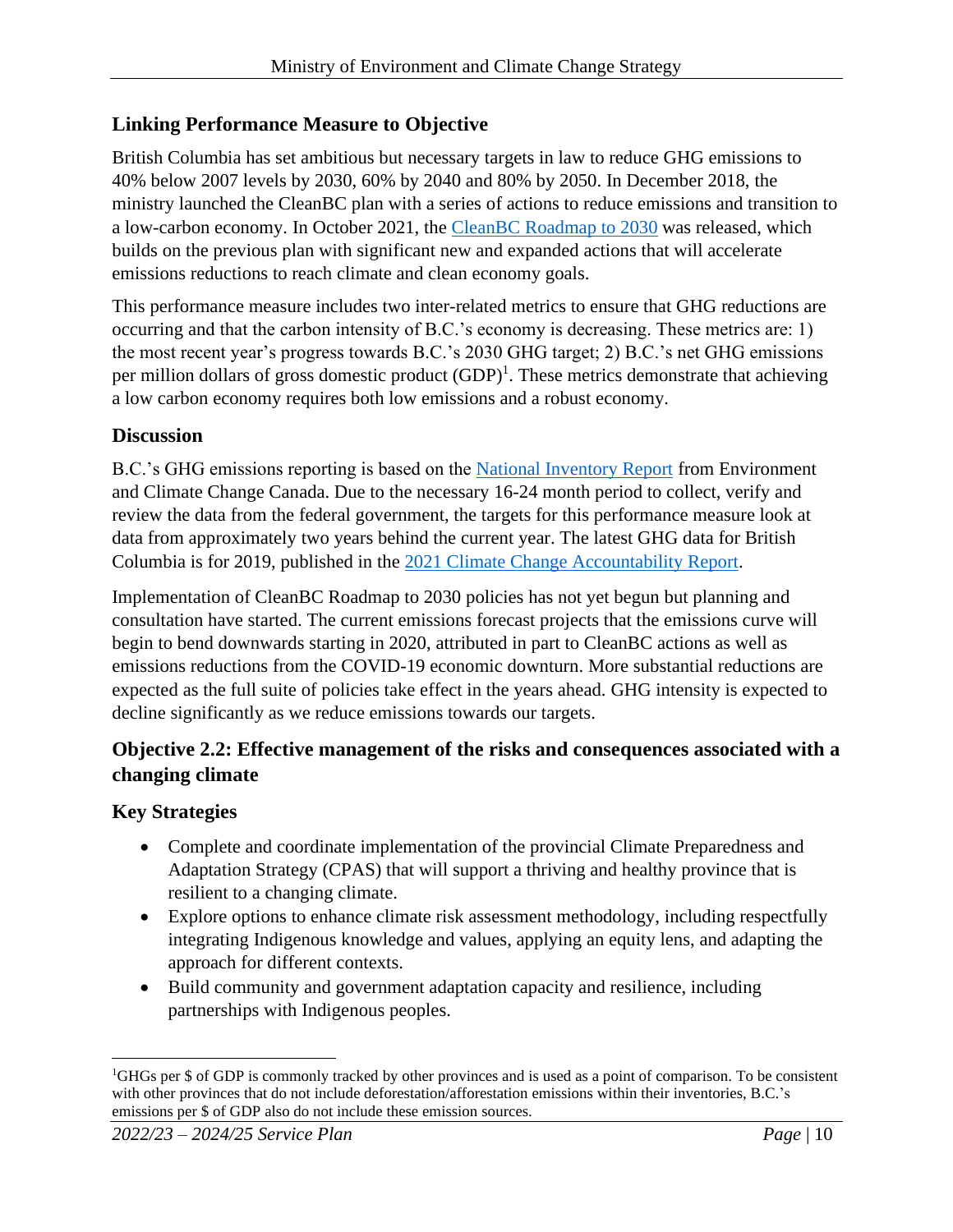• Develop a climate risk reporting program that meets the requirements of the *Climate Change Accountability Act*.

| <b>Performance Measure</b>                                       | 2021/22                                                                | 2022/23                                                                                   | 2023/24                                                   | 2024/25                                                                                                                                                                                                                     |
|------------------------------------------------------------------|------------------------------------------------------------------------|-------------------------------------------------------------------------------------------|-----------------------------------------------------------|-----------------------------------------------------------------------------------------------------------------------------------------------------------------------------------------------------------------------------|
|                                                                  | <b>Forecast</b>                                                        | <b>Target</b>                                                                             | <b>Target</b>                                             | <b>Target</b>                                                                                                                                                                                                               |
| 2.2 Provincial CPAS <sup>1</sup><br>developed and<br>implemented | <b>CPAS</b> Phase 1<br>is more than<br>75%<br>implemented <sup>2</sup> | CPAS Phase 2<br>$(2022/23)$ to<br>2024/25<br>published and<br>implementation<br>initiated | CPAS Phase 2<br>first progress<br>evaluation<br>completed | Development of an updated<br>climate risk assessment for<br>B.C. initiated.<br>CPAS phase 2 second<br>progress evaluation<br>completed.<br>Development of next<br>climate adaptation strategy<br>for government's approval. |

Data source: Ministry of Environment and Climate Change Strategy, manually compiled.

<sup>1</sup> The CPAS Phase 1 strategy lays out actions the ministry will take in 2021/2022, while the CPAS Phase 2 strategy includes longer-term actions.

<sup>2</sup> Emergency events of 2021/22 delayed implementation of some CPAS Phase 1 elements.

#### **Linking Performance Measure to Objective**

This performance measure tracks progress in establishing a government-wide approach to identifying and managing climate risks to British Columbia.

#### **Discussion**

This performance measure addresses a commitment in CleanBC to develop and implement a provincial climate adaptation strategy in collaboration with Indigenous peoples. As climate adaptation is an iterative and long-term process, this strategy outlines the first steps needed to move towards a more climate resilient future. The CPAS Phase 1 lays out actions the ministry will take in the current year, while the draft CPAS Phase 2 (2022-2025) includes longer-term actions. Breaking actions into phases provides the ministry opportunities for further engagement on long-term actions and the ability to incorporate learnings from earlier phases. The Climate Action Secretariat will monitor the effectiveness of actions taken as part of the [Climate](https://www2.gov.bc.ca/gov/content/environment/climate-change/adaptation/cpas)  [Preparedness and Adaptation Strategy](https://www2.gov.bc.ca/gov/content/environment/climate-change/adaptation/cpas) once it is finalized and released in 2022, and report on progress in the annual [Climate Change Accountability Report.](https://www2.gov.bc.ca/gov/content/environment/climate-change/planning-and-action/climate-reporting)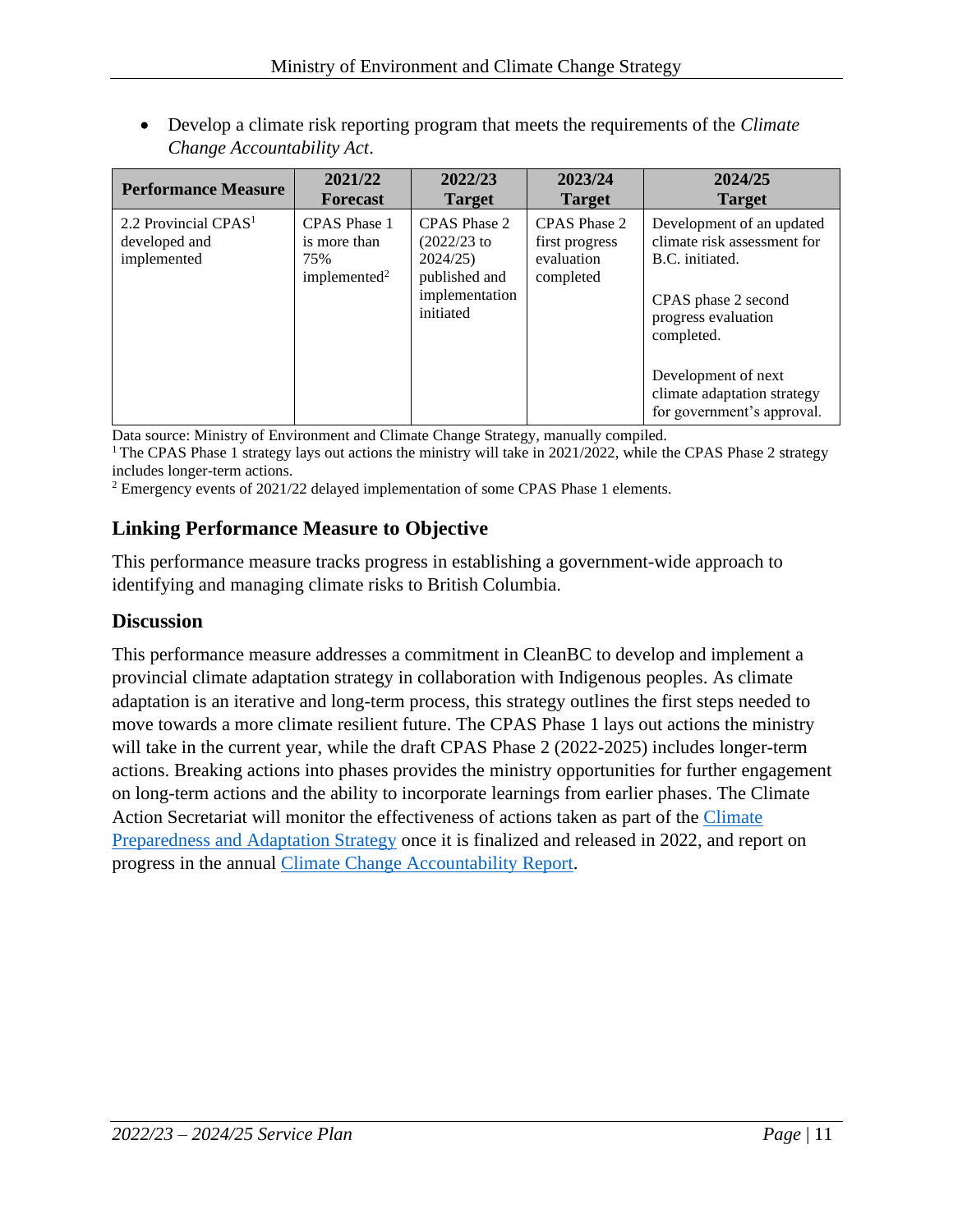### **Goal 3: Thorough, timely, transparent and impartial environmental assessments**

The Environmental Assessment Office (EAO) has implemented a revitalized environmental assessment process that ensures the legal rights of Indigenous nations<sup>2</sup> are respected and the public's expectation of a thorough, timely, transparent and impartial process are met. This includes collaborating with Indigenous nations in relation to reviewable projects, consistent with the [United Nations Declaration on the Rights of Indigenous Peoples.](https://www.un.org/development/desa/indigenouspeoples/declaration-on-the-rights-of-indigenous-peoples.html) The *Environmental Assessment Act (2018)* (the Act) offers clear pathways to sustainable project approvals and promotes sustainability by protecting the environment and fostering a sound economy and the well-being of British Columbians and their communities. B.C. has also signed a cooperation agreement with the Impact Assessment Agency of Canada, supporting jurisdictions working together to achieve "one project; one assessment" and ensuring that projects requiring both federal and provincial assessments are conducted as efficiently as possible.

#### **Objective 3.1: Implement the revitalized environmental assessment process**

#### **Key Strategies**

- Continue to develop the remaining regulations, policies and guidance materials for the Act to be fully supported.
- Continue to support EAO staff, proponents, practitioners, government reviewers, Indigenous nations, local government and the public with learning and development to effectively participate in regulatory activities under the Act.
- Continue to coordinate across governments to ensure the EAO's practices and ongoing project work reflect effective implementation of the cooperation agreement with the Government of Canada and any other relevant agreements.
- Negotiate government-to-government strategic agreements with Indigenous peoples and other federal agencies to support efficient environmental assessment processes that result in effective protection and mitigation conditions and continue to explore the establishment of a committee between Canada, British Columbia and Indigenous leaders to support successful implementation of the new federal and provincial acts.

<sup>2</sup> The use of 'Indigenous nations' is the term used in the *Environmental Assessment Act (2018)* and refers to the Aboriginal peoples of Canada as referred to in section 35 of the *Constitution Act*, 1982.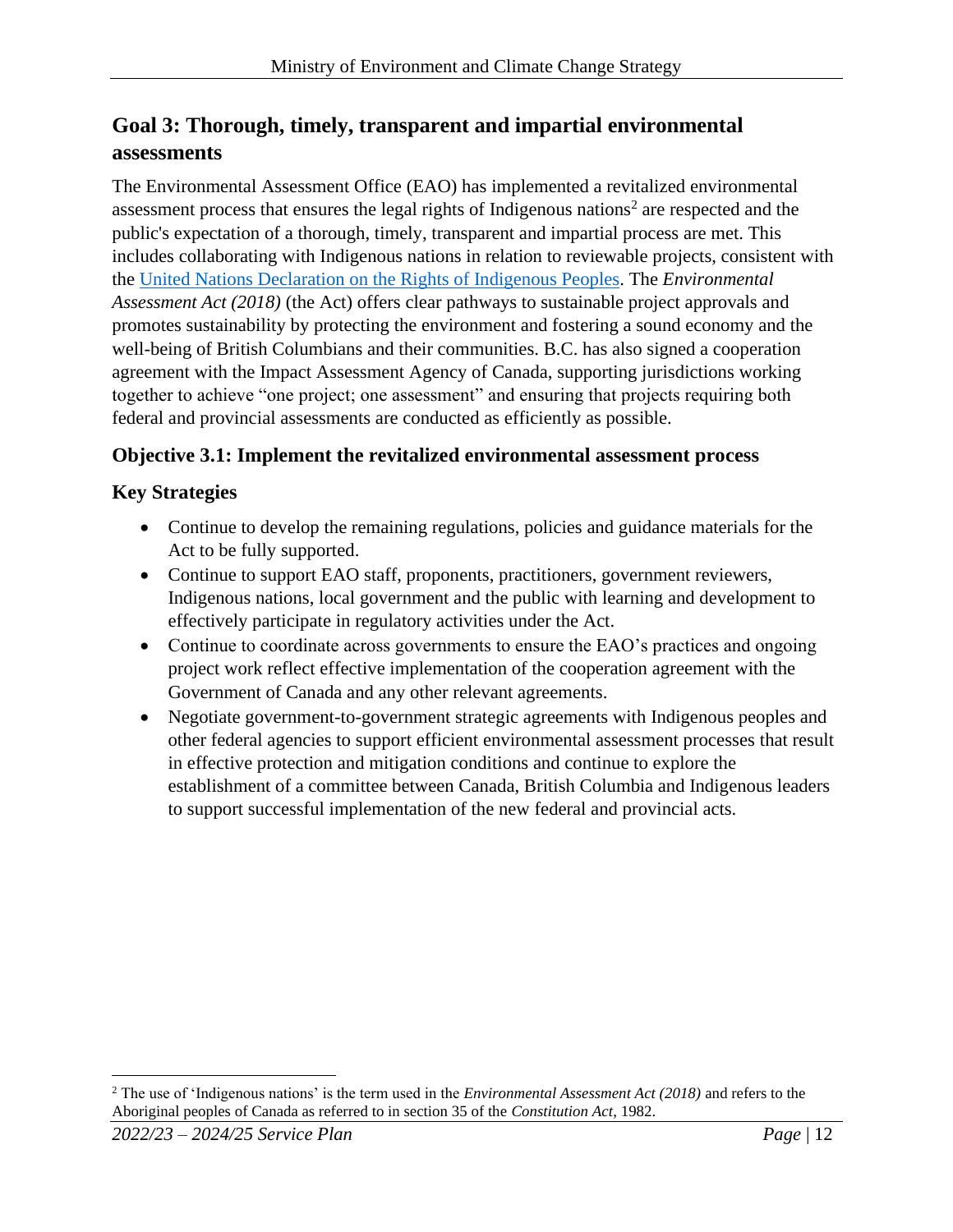| <b>Performance Measure</b>                                | 2020/21                                                                                     | 2022/23                                                                                                                                                                                                    | 2023/24                                                                                       | 2024/25                                                                                                           |
|-----------------------------------------------------------|---------------------------------------------------------------------------------------------|------------------------------------------------------------------------------------------------------------------------------------------------------------------------------------------------------------|-----------------------------------------------------------------------------------------------|-------------------------------------------------------------------------------------------------------------------|
|                                                           | <b>Forecast</b>                                                                             | <b>Targets</b>                                                                                                                                                                                             | <b>Target</b>                                                                                 | <b>Target</b>                                                                                                     |
| 3.1 Environmental Assessment Act<br>phased implementation | Develop<br>regulations<br>and/or<br>policies that<br>enhance<br>functionality<br>of the Act | 1. Develop regulations<br>and/or policies that enhance<br>functionality of the Act<br>2. Identify a framework to<br>evaluate whether<br>implementation of the Act<br>is achieving the intended<br>purposes | Conduct an<br>evaluation<br>of whether<br>the Act is<br>achieving<br>the intended<br>purposes | Complete<br>the<br>evaluation<br>and develop<br>performance<br>measures to<br>assess<br>performance<br>of the Act |

Data source: Environmental Assessment Office, manually compiled.

#### **Linking Performance Measure to Objective**

The passage of regulations and development of policies linked to environmental assessment revitalization is a key action in order to implement the new environmental assessment process.

#### **Discussion**

The performance measure and targets are based on the previous service plan and reflect new information regarding the necessary phased work for implementing the Act. The "Phase" headings have been removed from the targets as the timelines for policy and regulation development and implementation have adapted to accommodate current circumstances and requirements. The target for completing regulations and policies has been extended, as some items are tied to external factors that the EAO has less control over, such as engagement and consultation commitments with Indigenous nations and organizations; and some may require additional resourcing to complete.

The review of the Act will be initiated by late 2024. The review framework will be developed in 2022/23. Based on the findings of the review, further policy and legislative updates may be undertaken in 2024/2025.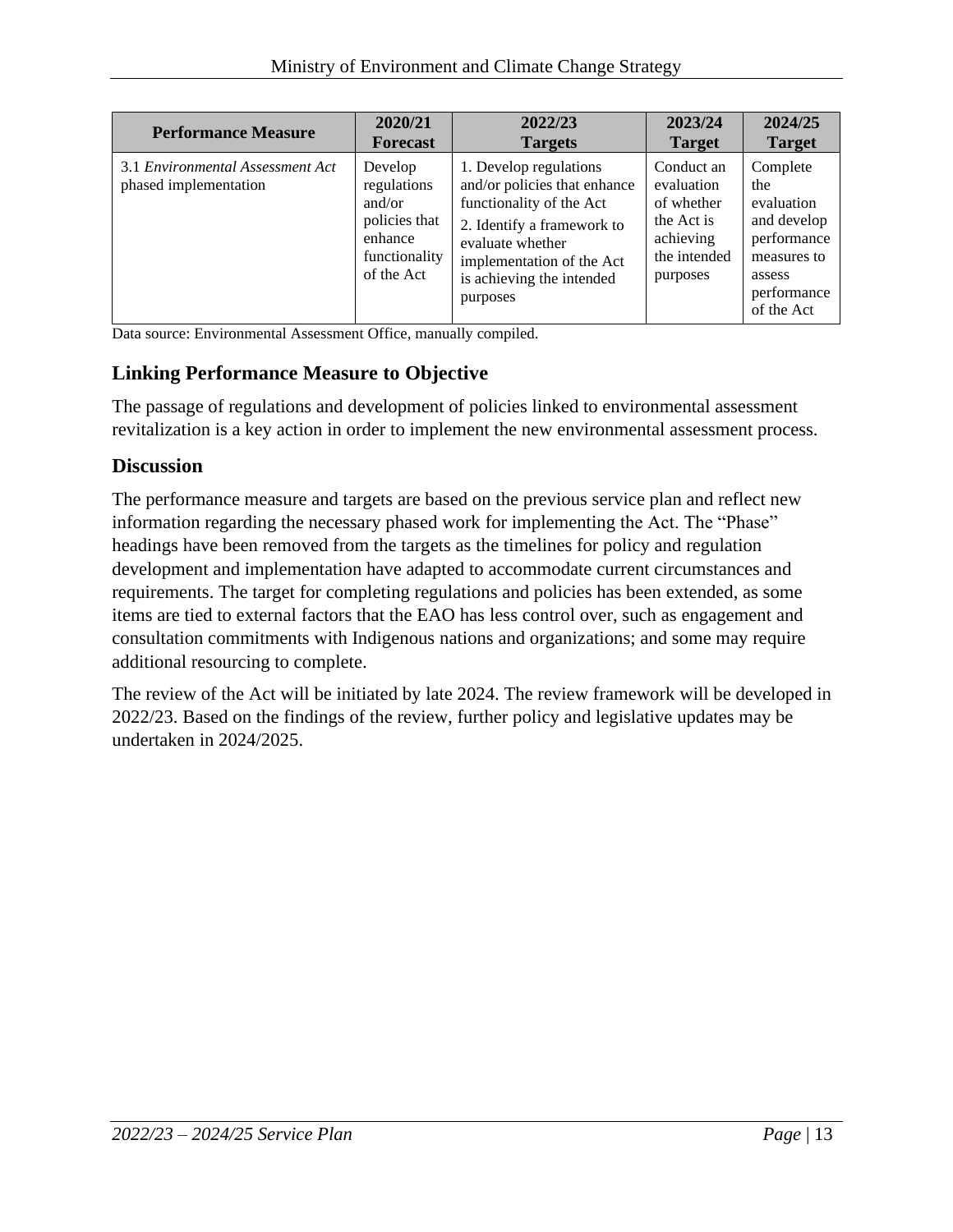## <span id="page-13-0"></span>**Financial Summary**

| <b>Core Business Area</b>                                           | 2021/22<br><b>Restated</b><br>Estimates <sup>1</sup>              | 2022/23<br>Estimates <sup>2</sup> | 2023/24<br>Plan | 2024/25<br>Plan |  |  |  |
|---------------------------------------------------------------------|-------------------------------------------------------------------|-----------------------------------|-----------------|-----------------|--|--|--|
| <b>Operating Expenses (\$000)</b>                                   |                                                                   |                                   |                 |                 |  |  |  |
| <b>Environmental Protection</b>                                     | 17,520                                                            | 19,837                            | 21,546          | 21,465          |  |  |  |
| <b>BC Parks, Recreation Sites and</b><br><b>Trails</b>              | 56,887                                                            | 58,931                            | 60,455          | 60,455          |  |  |  |
| <b>Conservation Officer Service</b>                                 | 19,254                                                            | 19,254                            | 19,254          | 19,254          |  |  |  |
| <b>Climate Action</b>                                               | 14,702                                                            | 42,513                            | 42,171          | 41,669          |  |  |  |
| <b>Clean BC Program for Industry</b>                                | 98,141                                                            | 142,919                           | 191,357         | 326,991         |  |  |  |
| <b>Executive and Support Services</b>                               | 27,794                                                            | 28,890                            | 29,239          | 29,341          |  |  |  |
| <b>Sub-Total</b>                                                    | 234,298                                                           | 312,344                           | 364,022         | 499,175         |  |  |  |
| <b>Park Enhancement Fund</b>                                        | 9,800                                                             | 9,800                             | 9,800           | 9,800           |  |  |  |
| <b>Sustainable Environment Fund</b>                                 | 26,135                                                            | 30,435                            | 26,135          | 26,135          |  |  |  |
| <b>Total</b>                                                        | 270,233                                                           | 352,579                           | 399,957         | 535,110         |  |  |  |
|                                                                     | Ministry Capital Expenditures (Consolidated Revenue Fund) (\$000) |                                   |                 |                 |  |  |  |
| <b>Executive and Support Services</b>                               | 36,265                                                            | 42,514                            | 37,953          | 22,191          |  |  |  |
| <b>Park Enhancement Fund</b>                                        | 400                                                               | 400                               | 400             | 400             |  |  |  |
| <b>Total</b>                                                        | 36,665                                                            | 42,914                            | 38,353          | 22,591          |  |  |  |
| <b>Other Financing Transactions (\$000)</b>                         |                                                                   |                                   |                 |                 |  |  |  |
| <b>Climate Action</b><br><b>Greenhouse Gas Emissions</b><br>offsets |                                                                   |                                   |                 |                 |  |  |  |
| <b>Disbursements</b>                                                | 10,000                                                            | 10,000                            | 10,000          | 10,000          |  |  |  |
| <b>Net Cash (Requirements)</b>                                      | (10,000)                                                          | (10,000)                          | (10,000)        | (10,000)        |  |  |  |
| <b>Total Disbursements</b>                                          | 10,000                                                            | 10,000                            | 10,000          | 10,000          |  |  |  |
| <b>Total Net Cash Source</b><br>(Requirements)                      | (10,000)                                                          | (10,000)                          | (10,000)        | (10,000)        |  |  |  |

<sup>1</sup> For comparative purposes, amounts shown for 2021/22 have been restated to be consistent with the presentation of the 2022/23 Estimates.

<sup>2</sup> Further information on program funding and vote recoveries is available in the Estimates and Supplement to the [Estimates.](http://www.bcbudget.gov.bc.ca/)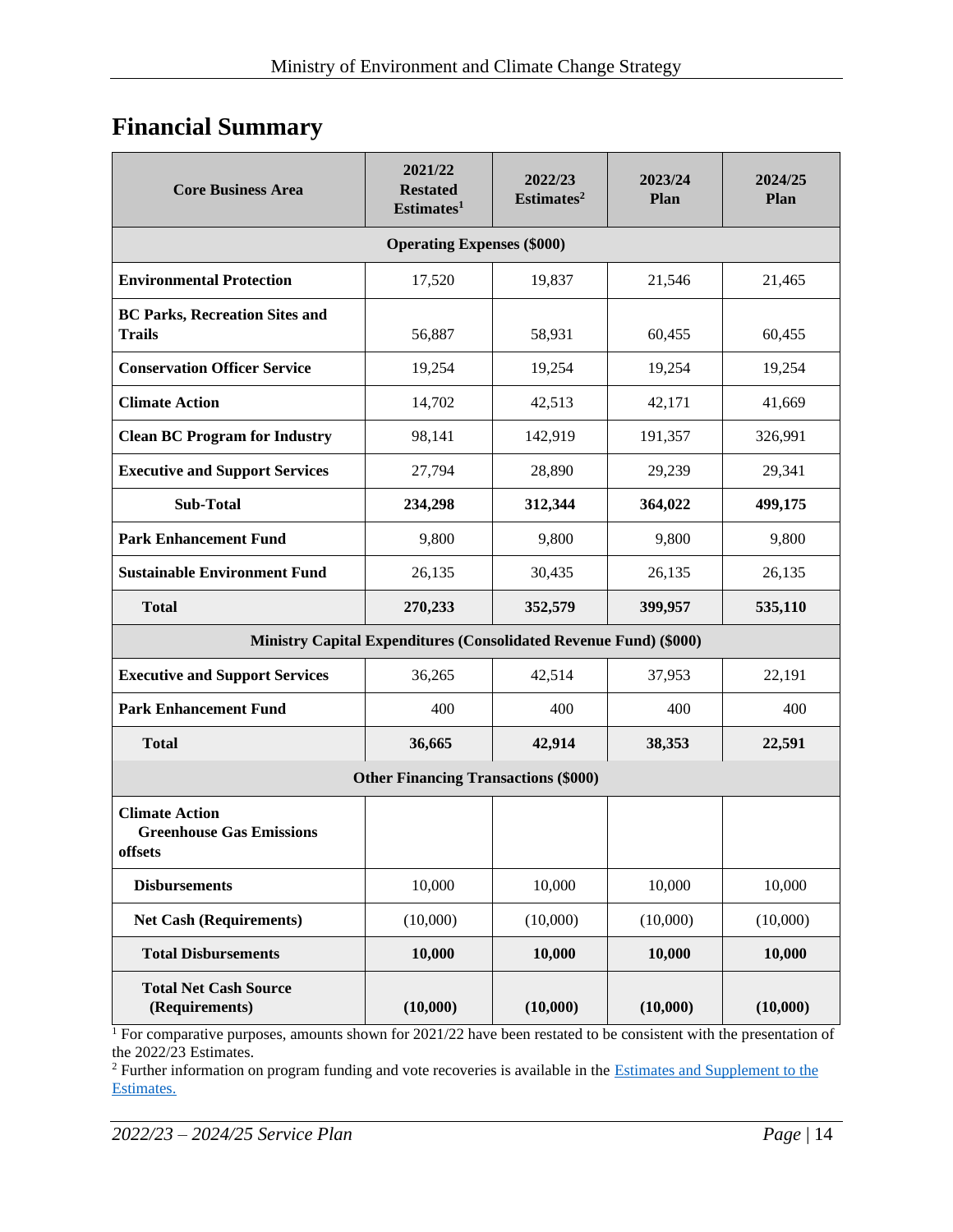# <span id="page-14-0"></span>**Resource Summary: The Environmental Assessment Office**

| <b>Core Business Area</b>                                                      | 2021/22<br><b>Restated</b><br>Estimates <sup>1</sup> | 2022/23<br><b>Estimates</b> | 2023/24<br><b>Plan</b> | 2024/25<br><b>Plan</b> |  |  |  |
|--------------------------------------------------------------------------------|------------------------------------------------------|-----------------------------|------------------------|------------------------|--|--|--|
| <b>Operating Expenses (\$000)</b>                                              |                                                      |                             |                        |                        |  |  |  |
| <b>Environmental Assessment Office</b><br>15,322<br>15,367<br>15,367<br>15,367 |                                                      |                             |                        |                        |  |  |  |
| <b>Total</b>                                                                   | 15,322                                               | 15,367                      | 15,367                 | 15,367                 |  |  |  |

<sup>1</sup> For comparative purposes, amounts shown for 2020/21 have been restated to be consistent with the presentation of the 2021/22 Estimates.